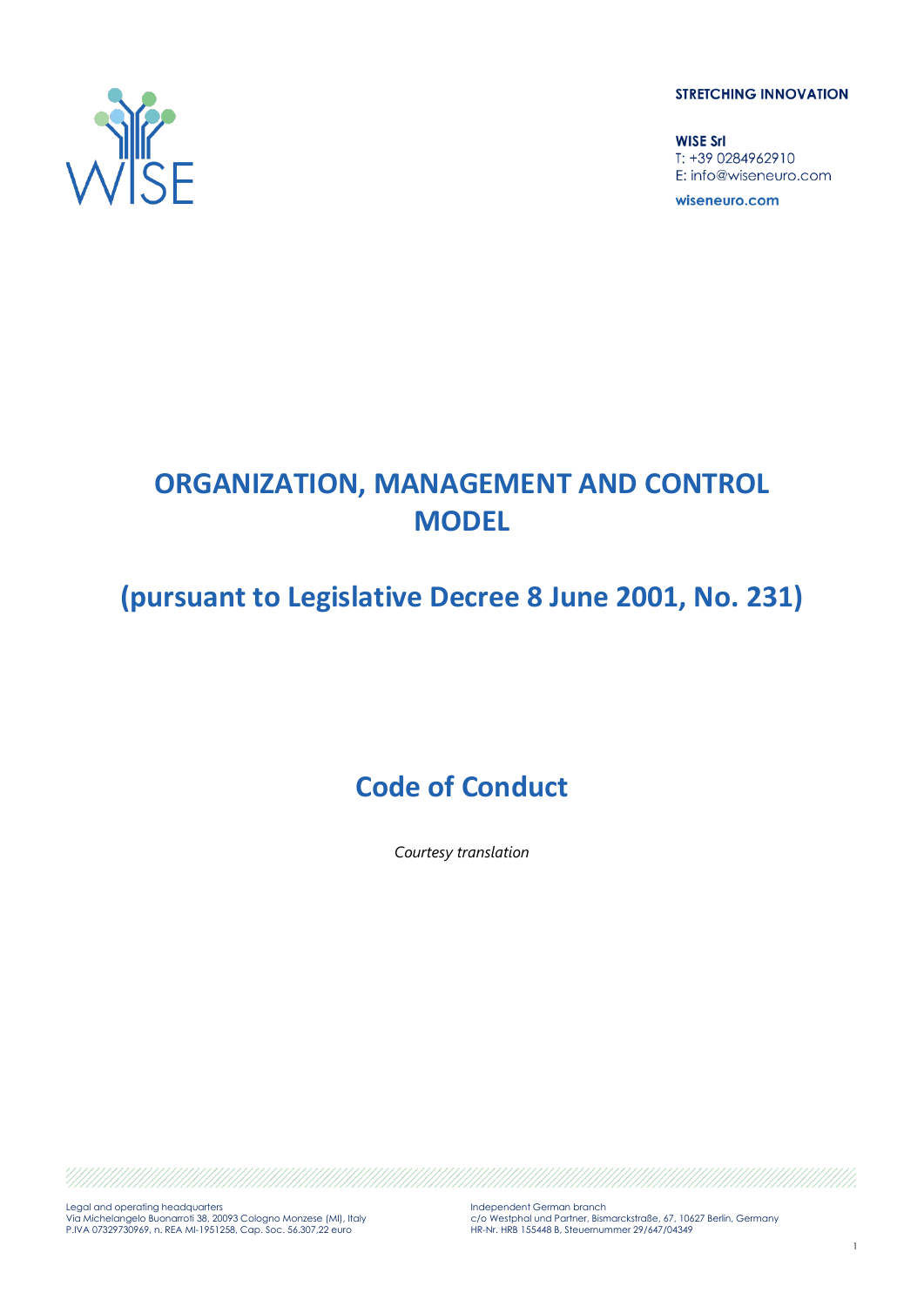

# **CODE OF CONDUCT**

Approved by resolution of the Board of Directors on 24/11/2021

## **TABLE OF CONTENTS**

| 1. |       |  |
|----|-------|--|
| 2. |       |  |
| 3. |       |  |
| 4. |       |  |
|    | 4.1.  |  |
|    | 4.2.  |  |
|    | 4.3.  |  |
|    |       |  |
|    | 5.1.  |  |
|    | 5.2.  |  |
|    | 5.3.  |  |
|    | 5.4.  |  |
|    | 5.5.  |  |
|    | 5.6.  |  |
|    | 5.7.  |  |
|    | 5.8.  |  |
|    | 5.9.  |  |
|    | 5.10. |  |
|    | 5.11. |  |
|    | 5.12. |  |
|    |       |  |
|    | 6.1.  |  |
|    | 6.2.  |  |
|    | 6.3.  |  |
| 7. |       |  |
| 8. |       |  |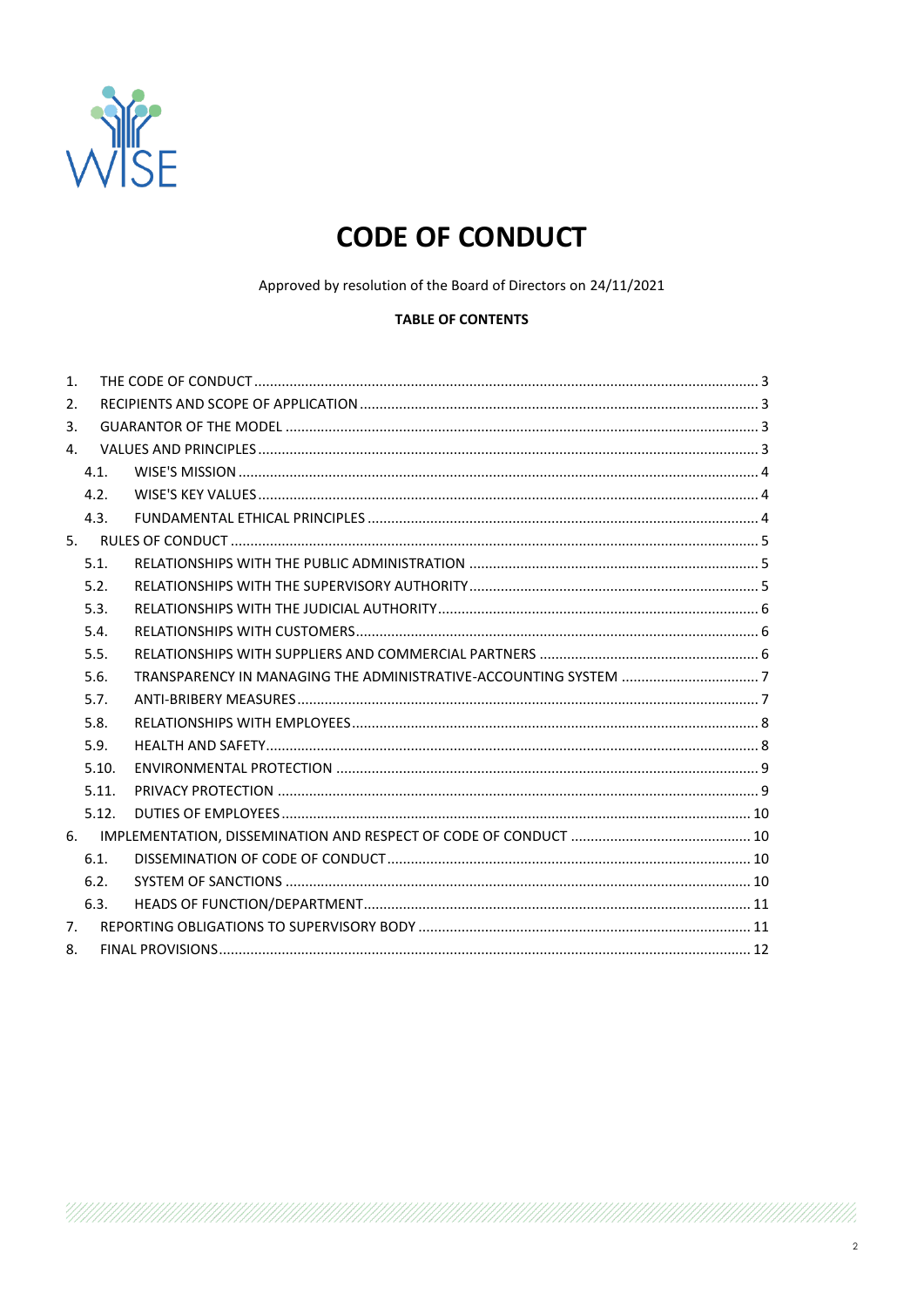

## **1. THE CODE OF CONDUCT**

This Code of Conduct contains the ethical principles and rules of conduct that characterise the organisation and activity of WISE S.r.l. ("WISE" or "the Company") and the entities that collaborate with it.

In that sense, directors, statutory auditors, managers and employees of the Company in general are required to respect those principles, implementing them in their daily business behaviours.

Anybody (suppliers, consultants, commercial partners, etc.) who, in various guises, collaborates with WISE is required, as part of those relationships, to respect the rules of this Code of Conduct insofar as they are applicable.

The Company's main values include business ethics, through which to convey a message of integrity, fairness and respect as the cornerstone of its activity and the corporate structure in which it works.

This Code of Conduct is an integral and fundamental part, as well as a key interpretative instrument, of the Organisation, Management and Control Model ("Model") adopted by WISE, to combat and avoid, insofar as possible, any unlawful conduct implemented in favour or to the benefit of the Company.

WISE's Code of Conduct was adopted by the Company at the same time as adopting the Organisation, Management and Control Model. Any subsequent revisions and/or amendments of the Code of Conduct must in any case be approved by the Board of Directors.

WISE's Code of Conduct is brought to the attention of everyone who holds relationships with the Company.

#### **2. RECIPIENTS AND SCOPE OF APPLICATION**

This Code of Conduct is the document of reference, the "Constitution", that guides the actions, inspires the decisions and guarantees the application, without exceptions, of WISE's ethical principles in the daily working life of all members of the Board of Directors and of the Board of Statutory Auditors, managers, employees, external collaborators, suppliers and commercial partners of WISE, i.e. every person who performs their activity, in the name and on behalf of the Company, or any third party with which WISE establishes contractual relationships or business partnerships.

All these entities, which operate directly or indirectly together with or in favour of WISE, whatever the relationship that links them, are hereafter also known by the term "Recipients".

#### **3. GUARANTOR OF THE MODEL**

WISE has established a Supervisory Body, in accordance with Art. 6 of Italian Legislative Decree no. 231/01, responsible for overseeing the functioning of and the compliance with the Model. In that regard, as the Code of Conduct is an integral part of the latter, the Supervisory Body ensures that the Code of Conduct is respected, reporting to the Company's senior management any conduct that does not meet the requirements and principles contained in this Code.

#### **4. VALUES AND PRINCIPLES**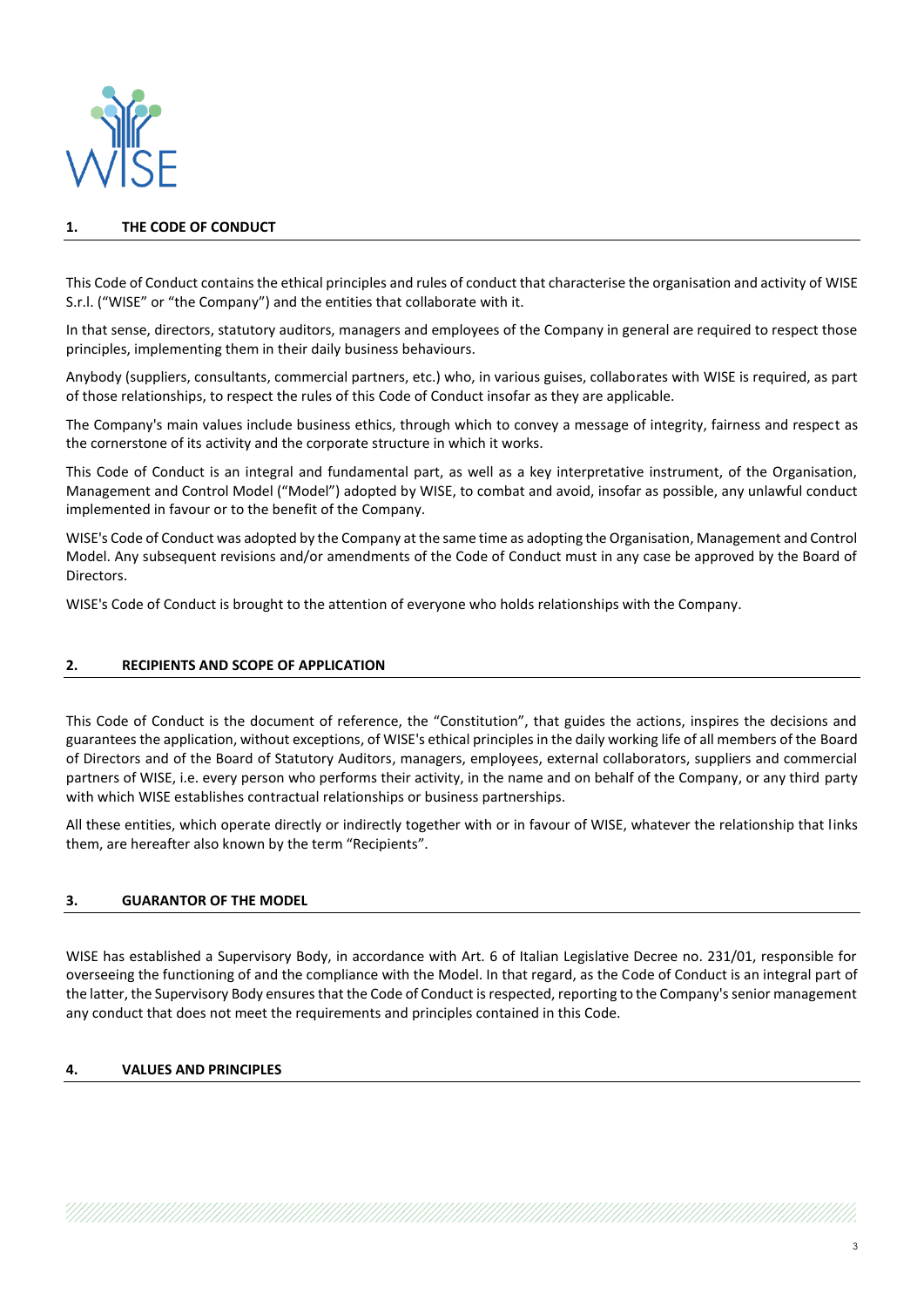

## *4.1. WISE's Mission*

WISE is a company dedicated to the development and manufacturing of medical devices with a unique technology that allows the production of stretchable and flexible electrodes on medical-grade elastic polymers. Electrodes are used as surgical instruments and implants on neural tissues to apply electrical stimuli or to record electrical activity for neuromonitoring and neuromodulation.

WISE's electrodes are highly ergonomic, conformable, soft and thin, thus allowing great adhesion, minimal invasiveness and excellent adaptability on neural tissues, addressing major limitations of other existing technologies. They have the potential to improve the performance of neuromonitoring as well as treatment quality for patients who are already benefiting from neuromodulation. The innovativeness of these devices is protected by patents (both granted and at the preliminary stage) owned by the Company.

## *4.2. WISE's Key Values*

Precision, innovation, efficiency and functionality have, since the origins of the Company, been WISE's key values which are concretely applied in the design and production of medical devices that combine high specialisation, reduced invasiveness and high performance.

In order to guarantee business continuity and growth, WISE protects very sensitively and with constant commitment the individuals who work for the Company and the locations in which they operate.

## *4.3. Fundamental Ethical Principles*

The fundamental ethical principles recognised by WISE, which guide and inspire the conduct of the Recipients of the Code of Conduct are indicated below.

- Impartiality: in decisions that influence relationships with its stakeholders (customer management, work organisation, supplier selection and management, relationships with commercial partners and institutions), WISE avoids any form of discrimination based upon gender, race, social class, national origin, language, religion, political and philosophical opinions, political or trade union affiliation, state of health and invalidity or age, except as provided by the laws in force.
- Legality: in conducting its activity, WISE respects all applicable laws and regulations, as well as the Model, the Code of Conduct and the company rules.
- Correctness: in the conduct of any activity, situations must be avoided in which the entities involved in the different company processes are, or may even only appear to be, in conflict of interest.
- Honesty: in conducting the activities and in relationships of any nature, WISE's collaborators are required diligently to respect the laws in force, the Code of Conduct and the internal company rules. The presumed pursuit of WISE's interest or benefit can never justify actions that differ from honest conduct. WISE, in fact, firmly states that a violation of the law cannot in any case and for any reason constitute an action in its interests or a means to achieving a benefit for it.
- Relationships with supervisory/control bodies: the relationships with control bodies or supervisory authorities, both public and private, are based upon principles of transparency, completeness, truthfulness and correctness of information. Information to be communicated to the control bodies or supervisory authorities, based upon existing regulations, must not be withheld or distorted.
- Privacy protection: the Company guarantees the confidentiality of the information in its possession and refrains from seeking confidential information, except in the case of express and informed authorisation in compliance with existing domestic and Community laws. WISE's collaborators are required to refrain from using confidential information for purposes not connected to the performance of their working duties.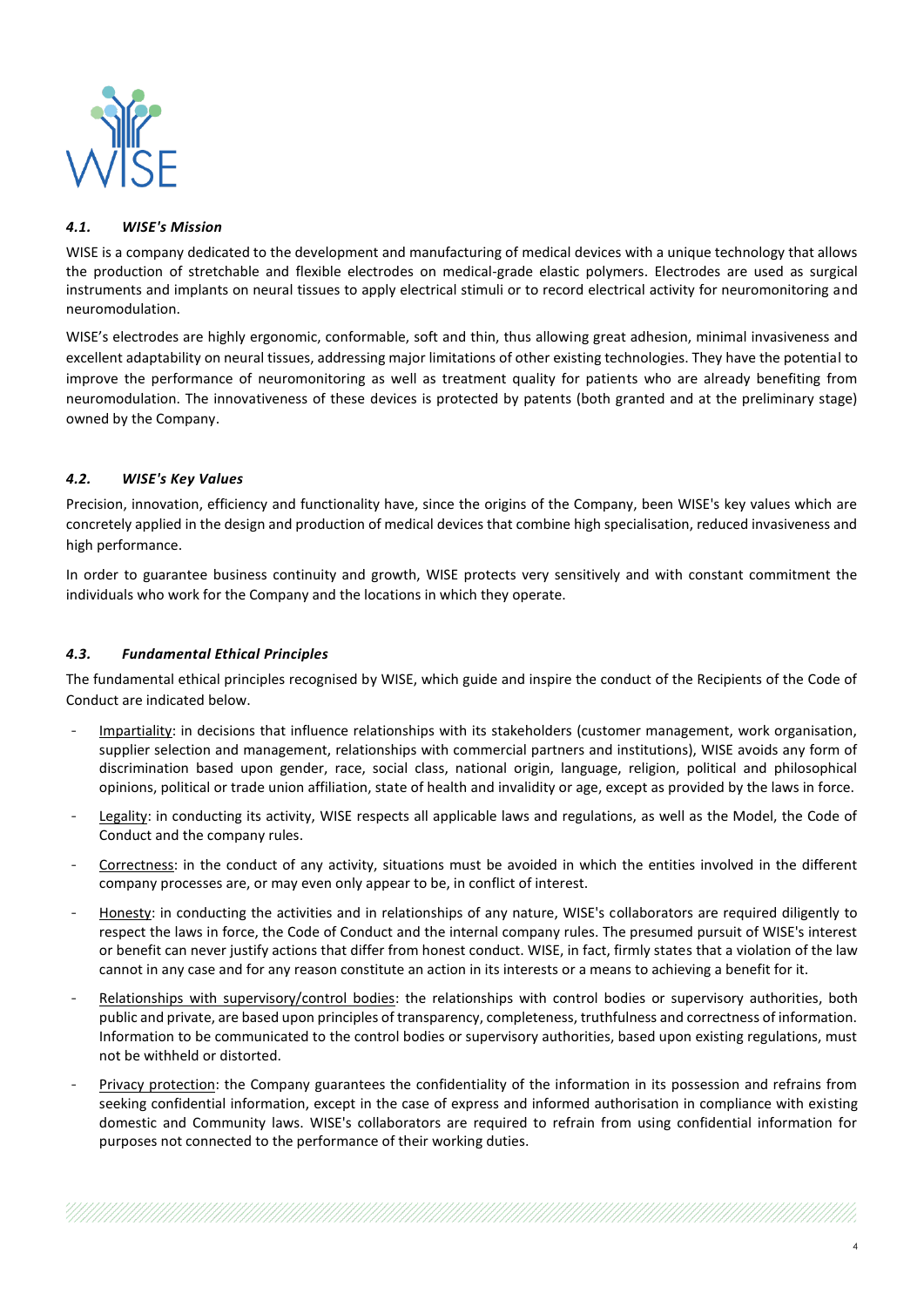

- Value of human resources: WISE sees its personnel as an essential factor for success of the Company. For this reason, WISE protects and promotes the value of its employees and collaborators and anyone else who works in its name or on its behalf, with the aim of raising the satisfaction level and increasing the wealth of knowledge held.
- Respect of individual rights and human dignity: WISE rejects any form of harm to individual rights and human dignity, slavery or exploitation of child labour, both by itself and by its suppliers, with respect to which it performs controls and assessments on the social rating.

## **5. RULES OF CONDUCT**

## *5.1. Relationships with the Public Administration*

WISE holds relationships with the Public Administration according to the utmost transparency and correctness. In particular, the Company produces the necessary reports, in respect of all domestic and Community laws and regulations, and implements the controls identified within the Model in full collaborative spirit.

Relationships with representatives of public institutions are handled only by the duly authorised functions in charge and in the strictest respect of legal and regulatory provisions. They may not in any way compromise the Company's integrity and reputation. To that end, it is prohibited for anyone working within WISE or on its instruction to provide or to make or accept any payments or promises of money, goods or other benefits of any nature to representatives of the Public Administration. These requirements may not be evaded by making recourse to forms of contributions that, even in the guise of sponsorships, assignments, consultancy, publicity, etc., actually have the same unlawful purposes that are prohibited above.

Acts of courtesy, gifts and forms of hospitality (or promises thereof) may not be distributed to public officials or civil servants beyond what is the norm in company practice, in compliance with the regulations and controls adopted in the Model.

Similarly, managers, employees and collaborators may not receive gifts or other benefits, except within the limits of normal relationships of courtesy and provided that they are of small value.

If a manager, employee, collaborator or other Company representative receives gifts over the aforementioned limits, he or she must immediately return the same and immediately inform the Supervisory Body.

Relationships with public institutions or persons must be held exclusively by company personnel equipped with adequate powers of representation and/or expenditure, or by other personnel (both employees and consultants) expressly delegated/instructed for the same, in accordance with clear and transparent methods, aims and purposes.

#### *5.2. Relationships with the Supervisory Authority*

WISE undertakes to comply fully and scrupulously with the rules dictated by the Supervisory Authorities, as well as to base its relationships with the aforementioned Authorities on the utmost collaboration, transparency, integrity and correctness, in respect of their institutional role, undertaking to promptly fulfil their requirements.

In particular, all Recipients are required to:

- comply with the laws and regulations in force;
- adopt a conduct towards the Supervisory Authorities based upon efficiency, collaboration and courtesy, complying with every request made as part of their inspection functions and collaborating in the respective preliminary procedures;
- provide detailed, complete and accurate information so as to allow the Supervisory Authorities to acquire all knowledge necessary and useful for the purpose of making decisions;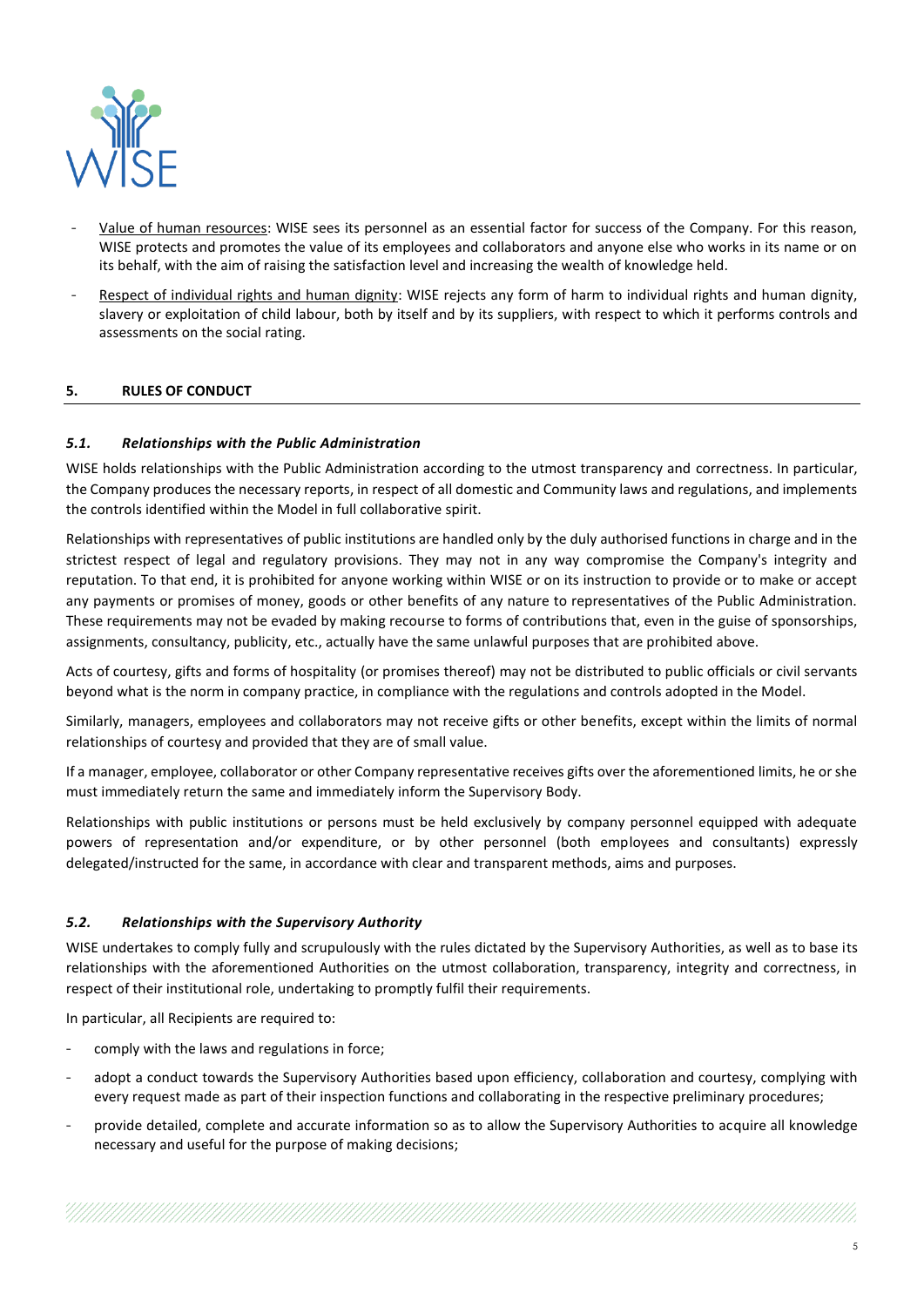

not to hinder in any way their actions, by omitting data and/or information requested directly and/or indirectly.

## *5.3. Relationships with the Judicial Authority*

WISE guarantees and promotes correct, transparent and collaborative conduct in relationships with the Police and the Judicial Authorities.

It is prohibited to implement any form of conditioning towards anyone (employee, collaborator or third party) asked to make statements before the Judicial Authority which may be used in criminal proceedings.

## *5.4. Relationships with Customers*

The Company aims to satisfy the expectations of its customers by supplying high quality products in respect of existing regulations and in protection of competition and the market, orienting its conduct towards values of correctness, honesty and professionalism. To that end, WISE performs constant monitoring of the quality standard of its products and increases the competitiveness of the respective commercial terms.

WISE, therefore, ensures, in relationships with customers, that the rules indicated below are followed:

- respect all laws and regulations in force;
- comply with the existing internal procedures and controls indicated in the Model;
- base the relationship with customers on expertise, efficiency and courtesy;
- refrain from offering or giving cash, as well as gifts or presents that may in any case be interpreted as exceeding normal commercial practice or courtesy;
- propagate complete and comprehensive, as well as absolutely truthful, information on services/products offered;
- refrain from using misleading or deceptive advertising messages;
- act in full respect of industrial and intellectual property rights legitimately held by third parties, as well as in compliance with requirements contained in laws, regulations and conventions implemented to protect those rights.

#### *5.5. Relationships with Suppliers and Commercial Partners*

WISE selects suppliers/commercial partners based upon assessments that allow it to identify the best options from the perspective of reliability, integrity, quality and cost-effectiveness.

The selection of suppliers/commercial partners must also be based upon respect of the rules of legality and impartially, as well as on principles of professionalism and integrity, as indicated in the Model.

In this regard, therefore, the Company's collaborators/partners must:

- act on the basis of objective and traceable criteria;
- comply exclusively with identified selection criteria, avoiding any discrimination;
- comply with internal selection/management procedures of suppliers/partners, also in accordance with the regulations and controls identified in the Model;
- guarantee the traceability and recording of decisions made by archiving documents that provide evidence that the internal procedures and purposes of the purchase have been respected;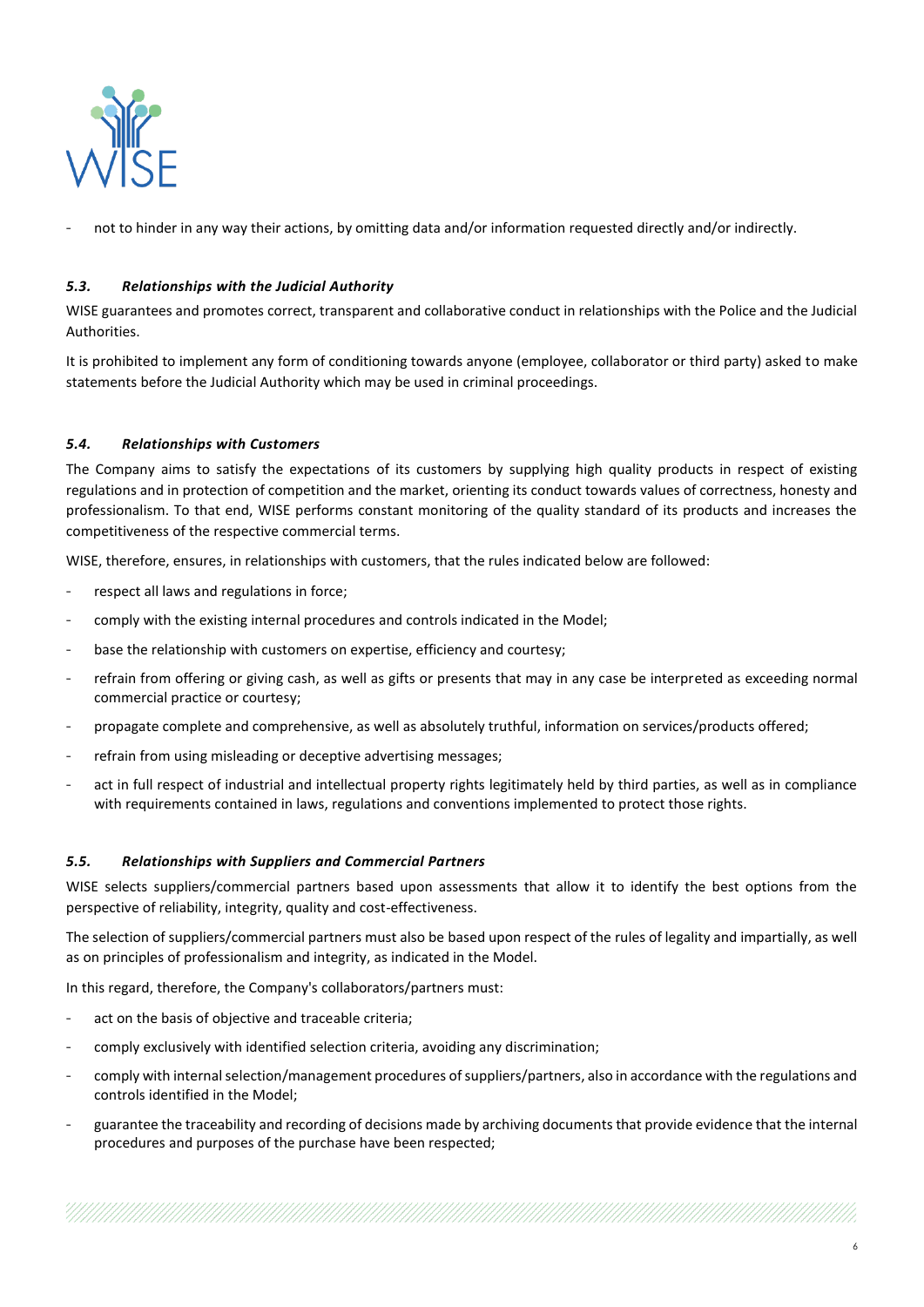

- avoid possible conflict of interest situations or, in this case, notify the management body (Board of Directors) of the conflict and refrain from making decisions that could be influenced by that relationship;
- refrain from accepting any sum of money or any form of gift or benefit that may be seen as exceeding normal commercial practice or courtesy;
- promptly report any conduct that is potentially contrary to the principles and values of this Code.

#### *5.6. Transparency in Managing the Administrative-Accounting System*

WISE is sensitive to the importance of transparency, accuracy and completeness of accounting information and it implements an administrative-accounting system that is reliable in correctly representing the management facts and in providing the tools to identify, prevent and manage, where possible, risks of financial and operational nature, as well as fraud in detriment to the Company itself or third parties.

The accounting records, and documents deriving from them, must be based on clear, comprehensive and verifiable information; they must reflect the nature of the transaction to which they refer in respect of external constraints (rules of law, accounting standards) as well as internal procedures and controls identified in the Model; in addition, they must be accompanied by the respective supporting documentation to allow for objective analyses and verifications.

The accounting records must allow for the following:

- to produce accurate and prompt economic, capital and financial situations, transmitted both internally and externally to the Company (financial statements, information documents, etc.);
- to provide tools to identify, prevent and manage, where possible, risks of financial and operational nature and fraud in detriment to the Company or third parties also in relation to the use of public funds;
- to perform controls that reasonably safeguard the value of the assets and protect against losses.

All Recipients are required to:

- follow the company's administrative-accounting procedures and respect the controls indicated in the Model;
- ensure that management facts are represented correctly and promptly, so that the administrative-accounting system achieves all the purposes described above;
- ensure that information and documents provided to the Auditing Company are promptly prepared in compliance with the principles of the Code of Conduct and the requirements contained in the Model adopted by WISE;
- comply scrupulously with the regulations aimed at preventing phenomena of money laundering, self-laundering and financing of criminal activities;
- immediately report any irregularities that, according to normal professional diligence, give rise to suspicions on the legality and regularity of the origin of money received.

#### *5.7. Anti-Bribery Measures*

WISE rejects any bribery, both externally and towards itself.

In this regard, the Company, in the awareness that the spread of bribery threatens the trust of stakeholders, facilitating the loss of its competitiveness, by adopting the Model, has identified specific sensitive activities that have an impact on cases of bribery both in relation to the P.A. and to private entities and it has established specific measures and controls aimed at influencing the reasons and opportunities for bribery.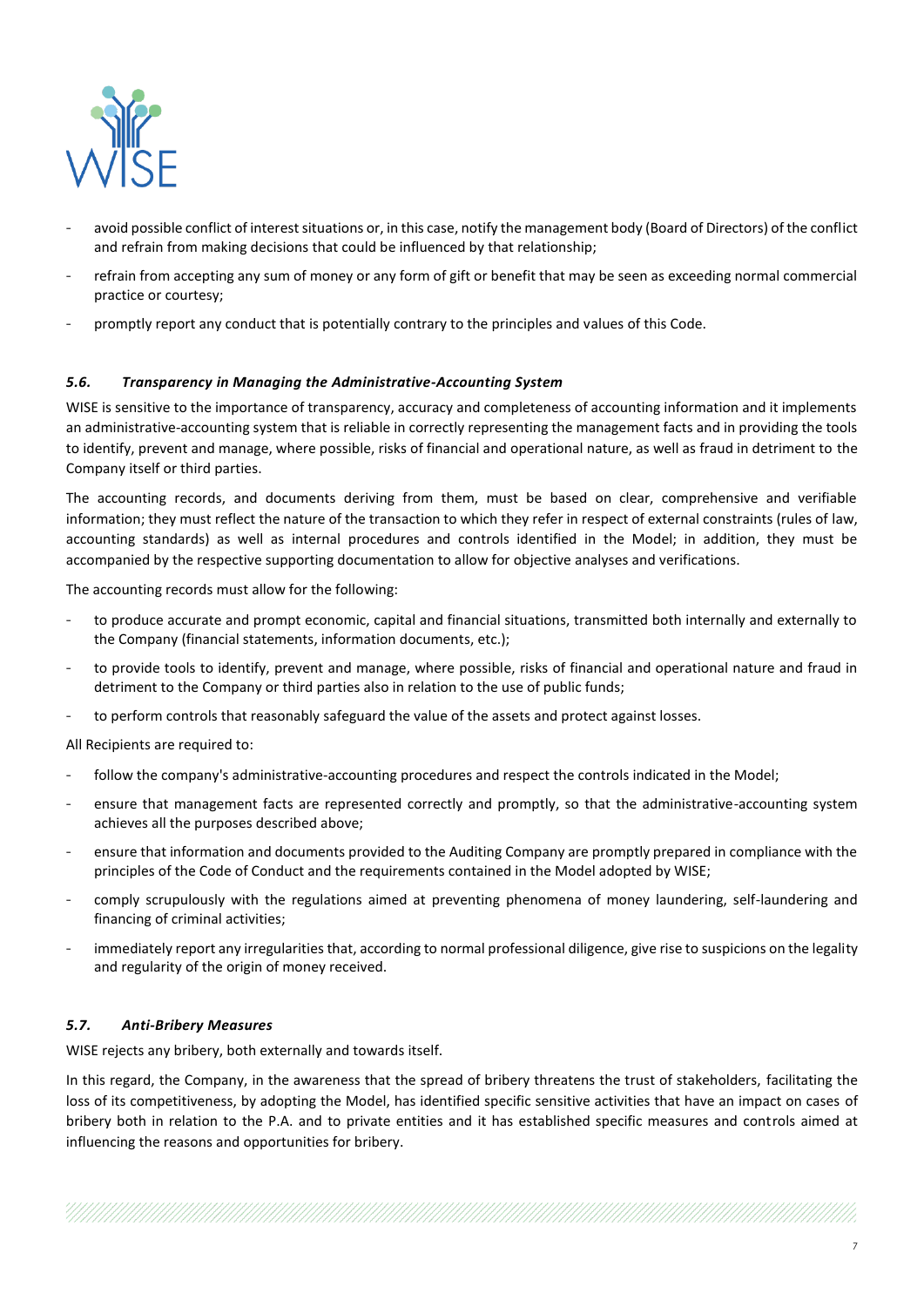

## *5.8. Relationships with Employees*

WISE is fully aware of the essential nature of human resources to a company's very existence and development.

In fact, only workers with an adequate professional training, strong motivation and full involvement in the community and company "spirit" can allow the Company to perform efficient and effective strategic planning, aimed at achieving its objectives.

The Company, therefore, as well as strictly complying with existing employment regulations, pursues a policy of development and enhancement of the company's human resources based upon the following rules:

- Staff selection and recruitment: the activity of staff selection and recruitment is performed solely on the basis of the professional profiles of the candidates, with respect to the contingent business needs, in the utmost transparency and in compliance with the principle of equal opportunities, avoiding any form of favouritism or unjustified privilege.
- Impartiality: the Company believes that the principle of impartiality should guide not only the initial phases of staff selection and recruitment but, more generally, the entire development of the employment relationship.

The Company therefore promotes a staff management policy aimed at preventing any discrimination or abuse against employees based upon race, language, gender, religious beliefs, political convictions and sexual orientation.

Any initiative concerning employees, such as the assignment of roles or responsibilities, promotion or transfer, must be done solely on the basis of the professional profile, as well as the actual expertise and skills of the individual employee.

Professional growth: WISE is aware that only a precise policy aimed at developing both the skills and professional aspirations of each employee can guarantee for the Company the necessary dedication and optimal performance of employees.

The Company, therefore, in respect of criteria of fairness and impartiality that must always characterise every phase of company life, provides adequate professional training for its staff which takes account of both the professional skills and human characteristics of the same.

In this perspective, the individual heads of Function/Department are required to pursue, insofar as possible, a policy of employee integration and involvement, incentivising a spirit of proactive collaboration, not only in operations but also in decision-making phases under the remit of the department.

## *5.9. Health and Safety*

WISE intends to ensure that its personnel have a working environment that poses no risks to health and safety and to guarantee that the company structure applies adequate measures in that regard, in compliance with legislative and regulatory provisions, and to train workers and raise their awareness of workplace safety.

All of WISE's directors, managers, employees and collaborators must respect the safety rules and must report any dangers or fears in relation to health or safety to their hierarchical manager or to the Supervisory Body.

In managing workplace health and safety, WISE focuses on the following fundamental principles and criteria:

- assess the risks and take steps to minimise them;
- adjust the work to the individual, particularly in relation to the design of the workstations and the choice of work equipment and work and production methods, particularly to attenuate monotonous work and repetitive work and to reduce its effects on health;
- take account of the degree of evolution and modernisation of technologies;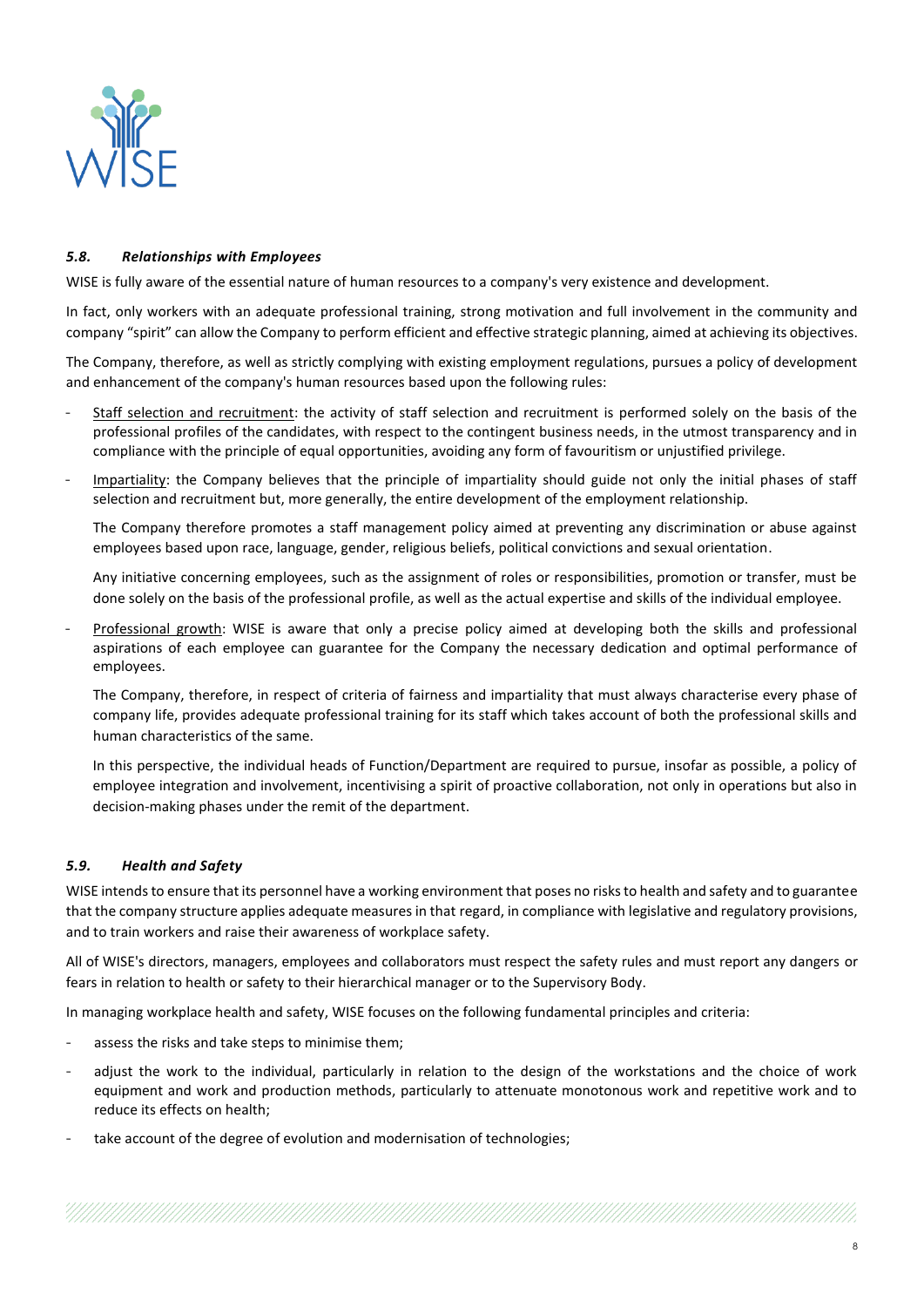

- implement prevention, aiming at a coherent set of interventions that integrates technique, conditions, work organisation, respect of social relationships and environmental factors;
- train and inform workers of the risks related to the company activity in accordance with what is defined in the Risk Assessment Document and established by existing regulations;
- impart adequate instructions to workers.

In this perspective, and for the purposes of achieving the maximum safety level, workers are required to:

- participate in fulfilling the obligations provided in protection of workplace health and safety;
- respect the provisions and instructions imparted, for the purposes of collective and individual protection;
- correctly use the work equipment, as well as safety devices and protections;
- comply with existing internal procedures:
- follow training and education programmes organised by the company;
- undergo medical checks required by existing regulations or in any case arranged by the Company Doctor.

#### *5.10. Environmental Protection*

WISE undertakes to protect human health and the environment. The fulfilment of this undertaking is a primary objective and the responsibility of every individual involved in the Company activities.

In this regard, the Company has adopted the following environmental principles:

- identify environmental management as a sensitive activity within the Model and prepare a series of controls to guarantee that WISE's activities are conducted in an eco-friendly manner and in respect of the rules in force on environmental protection;
- educate, train and motivate people involved in the Company activities to conduct these activities in an eco-friendly manner and to communicate and strengthen the sense of responsibility towards attentive environmental management;
- manage the structures and conduct the activities whilst considering the efficient use of energy and materials, the sustainable use of renewable resources, the reduction to a minimum of any negative environmental impact and on the generation of waste, responsible and safe management of waste and atmospheric emissions.

In this regard, the Company undertakes to:

- identify selection, qualification and management criteria for suppliers of services relevant in terms of the environment;
- verify the presence of authorisations required by the regulations, as well as a general assessment of the supplier's activity;
- verify the presence of forms, where required, with reference to the holding and transportation of waste.

#### *5.11. Privacy Protection*

WISE undertakes to ensure that any personal data acquired is adequately protected, in accordance with the terms provided by existing domestic and Community rules, avoiding improper or unauthorised uses, in protection of the dignity, image and confidentiality of each entity that has relationships with the Company.

The Company provides information on the type of data collected, the use that it intends to make of the same and the methods by which the data subjects may contact the Company to obtain information.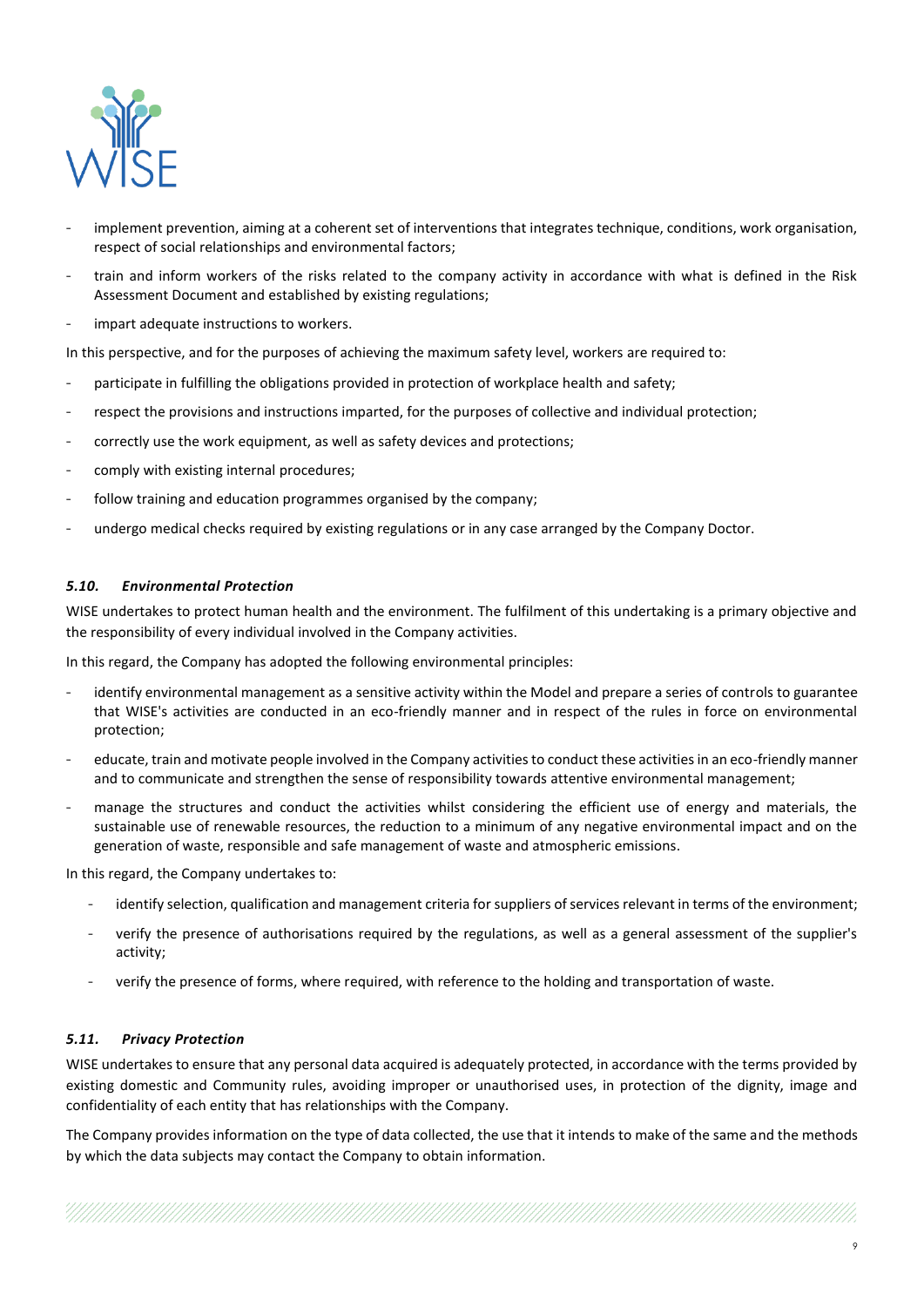

Personal data is collected and stored only where it is necessary for identified, explicit and legitimate purposes, and it is stored for the time strictly necessary for the use for which it was acquired.

## *5.12. Duties of Employees*

In addition to respecting the Code, the principles and the rules expressed therein, employees of WISE are required to:

- refrain from any situation of actual or potential conflict of interest between the company activity and personal and/or family activities, or in any case which may interfere with the serenity and impartiality of their operational and decisionmaking sphere;
- maintain the strictest confidentiality over all information acquired whilst performing their company activity, avoiding use or dissemination of that information, both internally and externally to the Company, except in conformity with and in respect of the company regulations and procedures;
- carry out their performances diligently, efficiently, correctly and honestly, making the best use of the time made available and using the company assets responsibly and diligently, with particular regard to those assets personally entrusted to them to perform the specific company activity. Employees, in particular, accept the responsibilities connected to their roles, refraining from any unlawful use of the assets and in any case use that may compromise their efficiency, be potentially harmful or be in contrast with the Company interests;
- use computer tools for company and not personal purposes, not accessing third party hardware or software (both public and private) unlawfully in order to learn of or damage its contents;
- the tools provided by the Company must be used in a manner compliant with the purposes for which they were entrusted; their use is prohibited in the event of any suspension from the role (subject to express authorisation) and they must be returned immediately upon receiving a letter of dismissal or in any case upon the termination of the relationship;
- base relationships with colleagues on values of civil coexistence and respect, avoiding any form of discrimination;
- behave on a daily basis in a manner respectful of the environment, also from an ecological perspective;
- promptly inform their direct managers of any situations that are contrary to the law, to this Code, to the Model and to internal company procedures/practices.

If these situations involve the direct manager, employees must contact the Head of Function/Department and/or the Supervisory Body directly.

#### **6. IMPLEMENTATION, DISSEMINATION AND RESPECT OF CODE OF CONDUCT**

#### *6.1. Dissemination of the Code of Conduct*

WISE undertakes to guarantee a prompt dissemination, internally and externally, of the Code of Conduct by appropriately distributing the same to all members of WISE's corporate bodies and to all its employees.

#### *6.2. System of Sanctions*

Compliance with the rules contained in this Code is considered an essential part of the contractual obligations of WISE's employees, in accordance with Article 2104 of the Italian Civil Code, as well as for external collaborators of the Company itself, with reference to the existing contractual relationship.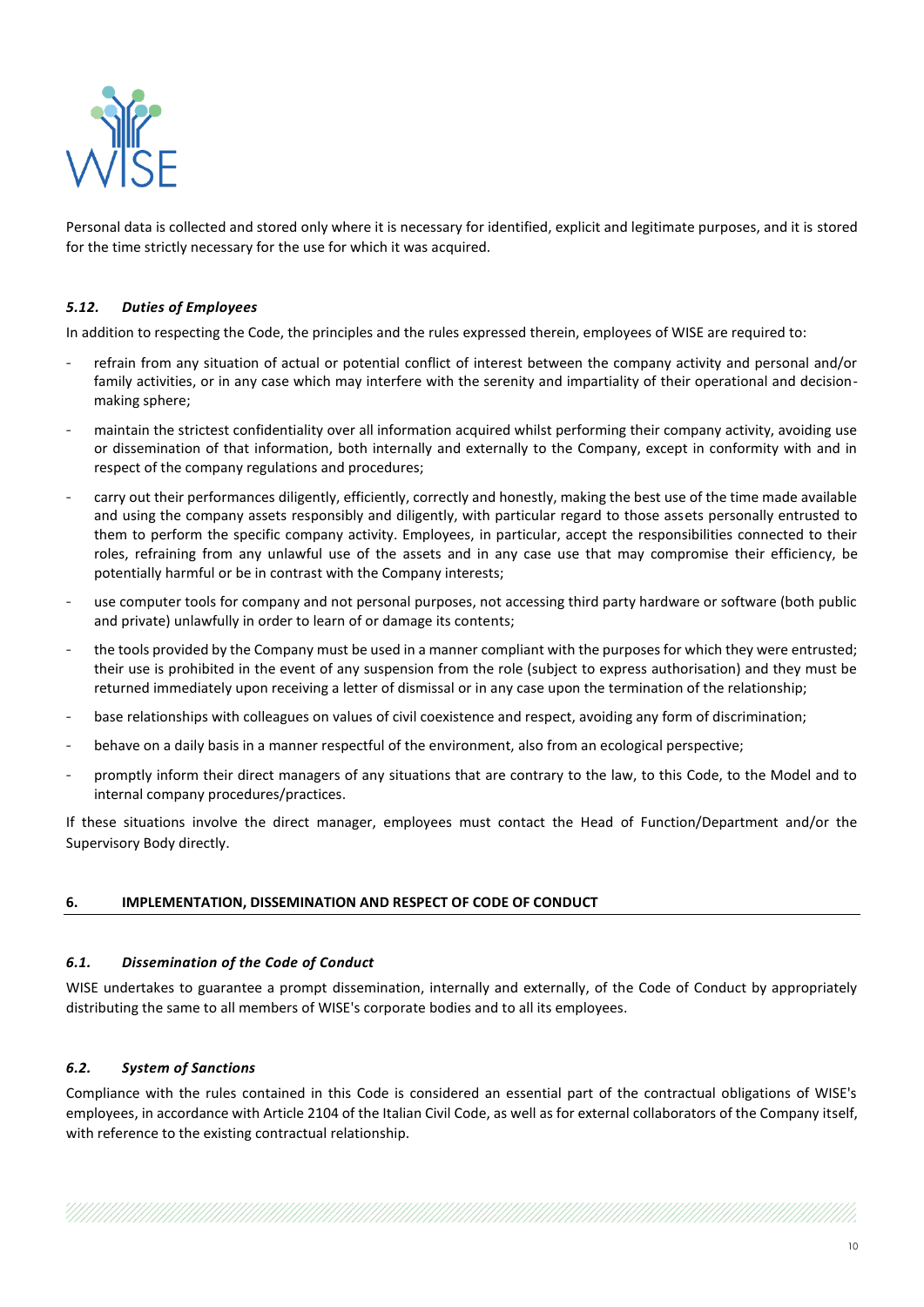

WISE undertakes to apply, coherently, impartially and uniformly, sanctions proportionate to the respective violations of the Code and compliant with existing provisions on the regulation of employment relationships. In particular, if employees of the Company violate the Code of Conduct, the respective measures will be adopted and the respective sanctions will be applied in full respect of Art. 7 of Italian Law 300 dated 20 May 1970, as well as existing regulations and the contents of the collective agreement in force.

Individual punishable infringements and the respective applicable sanctions are established in the Model, in compliance with the provisions of the National Collective Labour Agreement applied. This Code ratifies the mandatory nature of the disciplinary action in the case of a breach of the rules of conduct defined herein. Any violation of the rules of the Code of Conduct constitutes an infraction of the fiduciary bond relating to the mandate of the members of the corporate bodies, with every legal consequence. The Supervisory Body, in accordance with Italian Legislative Decree 231/01, must be informed of any measure adopted as a consequence of disputed violations of this Code of Conduct.

Managers, Directors and Statutory Auditors - also Recipients - must comply with the rules of conduct and principles expressed in this Code. Violations will be assessed by WISE in compliance with the provisions of the Model and may affect the mandate, assignment or appointment, the emanation of the fiduciary bond.

## *6.3. Heads of Function/Department*

All Company Heads of Function and Department have the duty to oversee and act in order to concretely implement the Code.

In particular, they must:

- comply insofar as possible in their company conduct with the spirit, principles and dictates of the Code;
- promote compliance with the Code by their respective subordinates, acting as an example for them;
- take the appropriate initiatives, in the case of ascertained violation of the Code;
- liaise with other Heads of Function/Department, where necessary, in circumstances of significant violations, as well as make the due reports to the Supervisory Body.

## **7. REPORTING OBLIGATIONS TO SUPERVISORY BODY**

The Recipients are required promptly to report to the Supervisory Body (SB) when they become aware of violations, even only potential, as part of WISE's activity, of rules of law or regulations, of the Model, of the Code of Conduct, of the internal practices and procedures.

Communications may be made to the SB, even in anonymous form through two alternative channels suitable for guaranteeing the confidentiality of the whistle-blower's identity: by e-mail (to the address 231@wiseneuro.com) and in writing to the address: Supervisory Body of WISE S.r.l. – Via Michelangelo Buonarroti 38 – 20093 Cologno Monzese (MI).

The management of reports and the relationship with the whistle-blower and the reported party takes place in compliance with the principles and rules contained in Law no. 179, published in the Official Gazette 291 of 14 December 2017 on "Provisions for the protection of the authors of reports of crimes or irregularities of which they have become aware in the context of a public or private employment relationship" (so-called Whistle-blowing).

In particular, the prohibition of retaliation or discriminatory acts, direct or indirect, against the whistle-blower for reasons connected, directly or indirectly, to the report is guaranteed. Disciplinary sanctions are in place against those who violate the